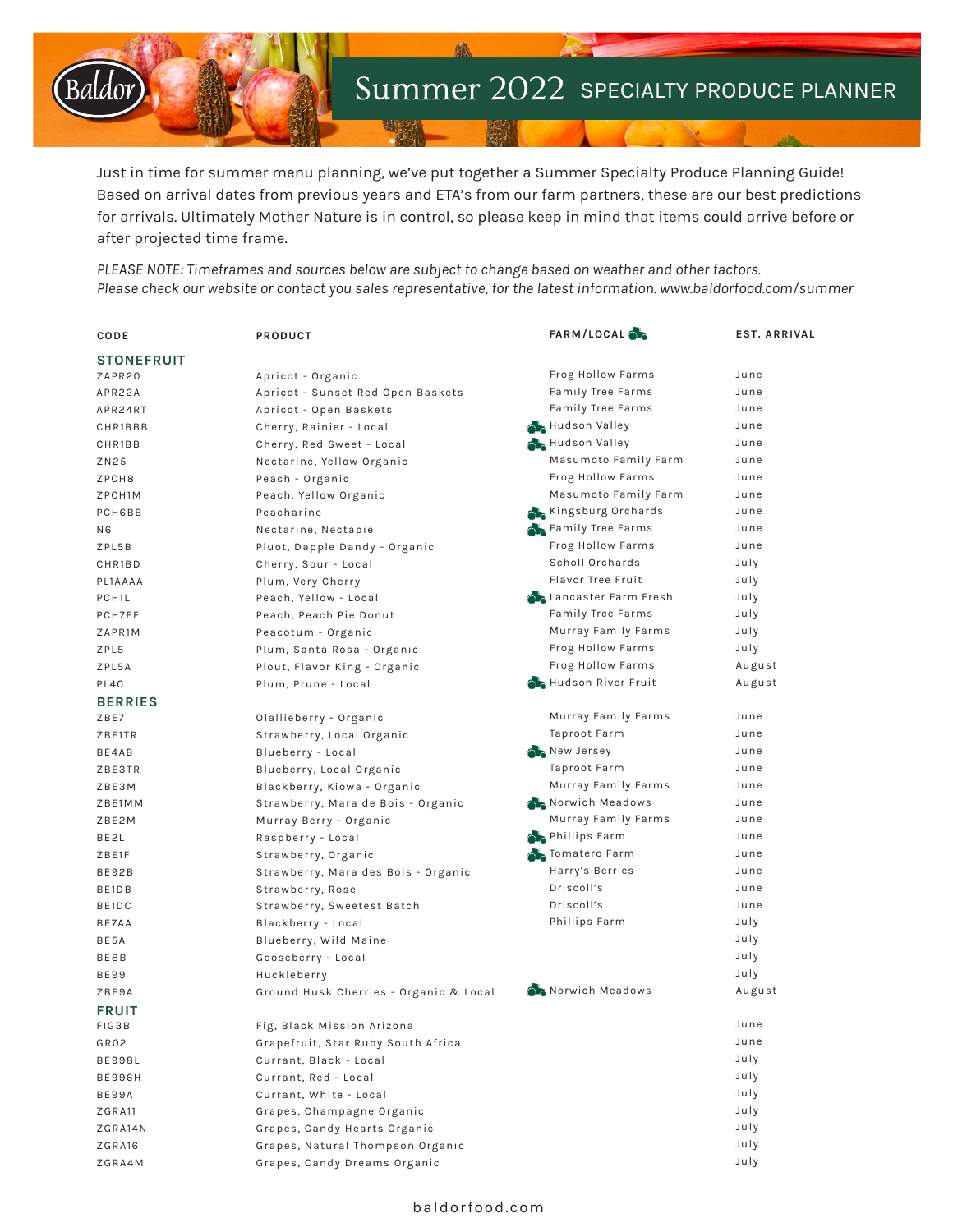| CODE                           | PRODUCT                                    | FARM/LOCAL                         | <b>EST. ARRIVAL</b> |
|--------------------------------|--------------------------------------------|------------------------------------|---------------------|
| <b>FRUIT</b>                   |                                            |                                    |                     |
| ZGRA6C                         | Grapes, Thomcord Organic                   |                                    | July                |
| ZGRA9N                         | Grapes, Candy Snap Organic                 |                                    | July                |
| ZF1                            | Fig, Black Mission - Organic               | Maywood Farms                      | August              |
| ZF <sub>2</sub>                | Fig, Brown Turkey - Organic                | Maywood Farms                      | August              |
| ZF4                            | Fig, White - Organic                       | Maywood Farms                      | August              |
| <b>MELONS</b>                  |                                            |                                    |                     |
| <b>ME12W</b>                   | Cavaillon Melon                            | Weiser Family Farms                | June                |
| ME6A4                          | Sugar Cube Melon                           | Weiser Family Farms                | June                |
| ME9K                           | Mixed Melons                               | Weiser Family Farms                | June                |
| ME4                            | Orange Honeydew                            |                                    | June                |
| <b>ME11A</b>                   | Golden Honey Dew                           |                                    | June                |
| ME1C                           | Galia                                      |                                    | June                |
| ME9B                           | Canary                                     |                                    | June                |
| ME5                            | Crenshaw                                   |                                    | June                |
| ME <sub>1Q</sub>               | Tuscan Cantaloupe                          | Dulcinea Farms                     | June                |
| ME9T2                          | Mini Watermelon Yellow Seedless            | Dulcinea Farms                     | June                |
| <b>ME1II</b>                   | Golden Kiss Melon                          | Dulcinea Farms                     | June                |
| ME1K1                          | Sugar Kiss Melon                           | Dulcinea Farms                     | June                |
| ME <sub>1</sub> N <sub>N</sub> | Summer Kiss Melon                          | Dulcinea Farms                     | June                |
| ME <sub>1</sub> P              | Limon Kiss Melon                           | Dulcinea Farms                     | June                |
| <b>ME030</b>                   | Cantaloupe - Peacock                       | Turlock Fruit                      | July                |
| <b>ME11D</b>                   | Honeydew - King of the West                | Turlock Fruit                      | July                |
| ZME9D                          | Snow Leopard - Local, Organic              | Norwich Meadows                    | July                |
| ZME2A                          | Watermelon, Little Flower - Local, Organic | Norwich Meadows                    | July                |
| ME9J                           | Watermelon, Sugar Baby - Local             | Jersey Fresh                       | August              |
| ZME2AA                         | Watermelon, Yellow - Local, Organic        | <b>Chancaster Farm Fresh</b>       | August              |
| <b>VEGETABLES</b>              |                                            |                                    |                     |
| ZKO2A                          | Kohlrabi, Green - Organic, Local           | Norwich Meadows                    | June                |
| ZCAB6RR                        | Pac Choy - Organic Local                   | Norwich Meadows                    | June                |
| ZAN <sub>2</sub>               | Fennel, Local Organic                      | Norwich Meadows                    | June                |
| ZBEE9                          | Beets, Badger Flame - Organic, Local       | Norwich Meadows                    | July                |
| ZCAB4D                         | Cabbage, Caraflex - Organic, Local         | Norwich Meadows                    | July                |
| ZKO2C                          | Kohlrabi, Purple - Organic, Local          | Norwich Meadows                    | July                |
| ZCAB3C                         | Cabbage, Red Napa - Organic, Local         | Norwich Meadows                    | August              |
| <b>ALLIUMS</b>                 |                                            |                                    |                     |
| ZG6L                           | Garlic Scapes - Organic, Local             | <b>A</b> Lancaster Farm fresh      | June                |
| <b>ZON96A</b>                  | Yellow Spring Onion - Organic Local        | Norwich Meadows                    | June                |
| ZON96B                         | Red Spring Onion - Organic Local           | Norwich Meadows<br>Norwich Meadows | June                |
| ZG5M                           | Green Garlic - Organic Local               |                                    | June                |
| ZCAU2B                         | Japanese Cauliflower                       | Norwich Meadows<br>Taproot Farm    | June                |
| ZCAU2BB<br>ZCAU2A              | Japanese Cauliflower<br>Mixed Cauliflower  | Norwich Meadows                    | June<br>June        |
| ZBR3TR                         | Sprouting Brocolli                         | Taproot Farm                       | June                |
| ZON97                          | Scallion, Japanese - Organic, Local        | Norwich Meadows                    | August              |
|                                |                                            |                                    |                     |
| <b>CORN</b><br>CO9B            | Bi-Color - Local                           | <b>A</b> Long Island               | July                |
| CO <sub>1</sub> L              | Yellow - Local                             | Davenport                          | July                |
| ZCO5                           | Bi-Color - Local, Organic                  | Norwich Meadows                    | August              |
|                                |                                            |                                    |                     |
| <b>CUCUMBERS</b><br>ZCU1TR     | Green - Local, Organic                     | Taproot Farm                       | June                |
| ZCU6A                          | Little Potato - Local, Organic             | Taproot Farm                       | June                |
| ZCU2TR                         | White - Local, Organic                     | Taproot Farm                       | June                |
| ZCU4A                          | 7082 Cucumbers Row 7                       | <b>A</b> Lancaster Farm Fresh      | June                |
| ZCU50BB                        | Kirby - Local, Organic                     | Norwich Meadows                    | July                |
| ZCU6AB                         | Lemon - Local, Organic                     | Norwich Meadows                    | July                |
| ZCU6D                          | Suyo Long Japanese - Local, Organic        | Norwich Meadows                    | July                |
| EVA339                         | Pepquinos - Local                          | Eva's Garden                       | August              |
| <b>EGGPLANTS</b>               |                                            |                                    |                     |
| ZEGG4A                         | Fairytale - Local, Organic                 | <b>A</b> Lancaster Farm Fresh      | July                |
| ZEGG11TR                       |                                            | Taproot Farm                       | July                |
|                                | Graffiti - Local, Organic                  |                                    |                     |
| ZEGG1B                         | Hansel & Gretel - Local, Organic           | Norwich Meadows                    | July                |

# baldorfood.com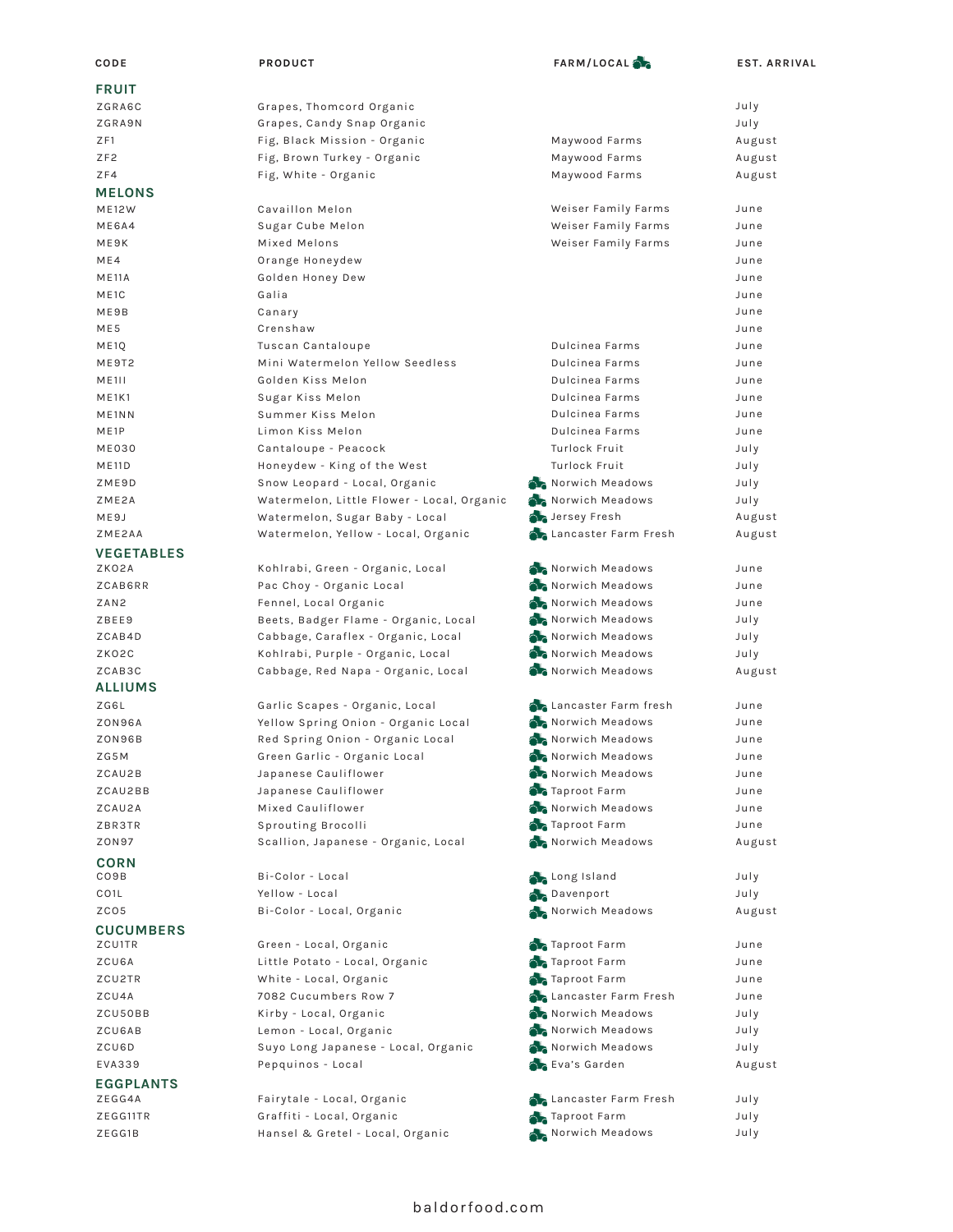### **EGGPLANTS**

ZEGG1TR ZEGG6 ZEGG2CC

#### **PEAS & BEANS**

| 7RFA3R         |
|----------------|
| ZPS2           |
| ZPSOD          |
| ZBEA2B         |
| ZBEA2E         |
| 7RFA2D         |
| ZBEA2AA        |
| <b>7RFARRR</b> |
| <b>ZBEA8A</b>  |
| <b>7PS2A</b>   |
| <b>ZBEA8K</b>  |
| <b>7RFA8I</b>  |
| <b>7RFARH</b>  |
| ZBEA8F         |

## ZBEA8C **PEPPERS**

ZPE9TR PE3BB ZPE99K ZPE99F ZPE999B ZPE99G ZPE9K ZPE99BB ZPE99C ZPE99DD ZPE99L ZPE99N PE3CC ZPE93B ZPE8FF ZPE77 FI6GG ZPOT99U ZPOT99O ZPOT99G ZPOT99Q ZPOT995 **POTATOES**

ZPOT99C3 ZFI2N ZPOT99R1 ZPOT99H ZPOT99M

#### **SQUASHES**

- ZSQ01TR
- ZSQ1A ZSQ3TR ZSQ20TR ZSQ0TR ZSQ2TR ZSQ0EE ZSQ0JJ ZSQ20D1 SQ2D

ZSQ8L ZSQ98TR

| PRODUCT |  |
|---------|--|
|         |  |

Italian - Local, Organic Sicilian - Local Organic White - Local, Organic

Beans, Fava - Local, Organic Peas, English - Local Organic Peas, Snow Beauregard Row7 Beans, Maxibel - Local, Organic Beans, Yellow Pole - Local, Organic Beans, Green Pole - Local, Organic Beans, Yellow Wax - Local, Organic Beans, Cranberry - Local, Organic Beans, Flageolet - Local, Organic Peas, First Lady Southern Cow Row7 Beans, Green Lima Local Organic Beans, Christmas Lima Local Organic Beans, Calypso Local Organic Beans, Jacobs Cattle Local Organic Beans, Cannelini Local Organic

Jimmy Nardello - Local, Organic Aji Dulce - Local Aleppo - Local, Organic Bird's Beak Yellow - Local, Organic Bird's Beak Red- Local, Organic Espelette - Local, Organic Hatch Chiles, Local Organic Aji Rojo, Local Organic Aji Limon, Local Organic Buena Mulata, Local Organic Sugar Rush Peach, Local Organic Mixed Fish, Local Organic Grenada - Local Habanada - Local, Organic Mini Sweets Local, Organic Patchwork Peppers Row 7

Magic Myrna Fingerling Upstate Abundance- Organic, Local Blue Adirondack - Organic, Local German Butterball - Organic, Local Russian Banana Fingerling - Organic Local Kennebec Yukon Gold La Ratte Fingerling - Organic, Local Red Norland - Organic Local Magic Molly - Organic, Local Red Adirondack - Organic, Local

Bossanova - Local, Organic Avocado Squash - Local Organic Centercut Row 7 Local Organic Gold Bar - Local Organic Green, Local Organic Mixed Squash, Local Organic Magda Cousa - Local Organic Costata Romanesco - Local Organic Eight Ball - Local, Organic Gold Bar - Local Patty Pan, Yellow - Organic, Local Zephyr - Local, Organic

#### **CODE PRODUCT EST. ARRIVAL FARM/LOCAL**

|    | Taproot Farm                  | July   |
|----|-------------------------------|--------|
|    | Norwich Meadows               | July   |
|    | Norwich Meadows               | July   |
|    |                               |        |
|    | Norwich Meadows               | June   |
|    | <b>Chancaster Farm Fresh</b>  | June   |
|    | <b>Chancaster Farm Fresh</b>  | June   |
|    | Norwich Meadows               | July   |
|    | Norwich Meadows               |        |
|    | Norwich Meadows               | July   |
|    |                               | July   |
|    | Norwich Meadows               | July   |
|    | Norwich Meadows               | August |
|    | Norwich Meadows               | August |
|    | Norwich Meadows               | August |
|    | Norwich Meadows               | August |
|    | Norwich Meadows               | August |
|    | Norwich Meadows               | August |
|    | Norwich Meadows               | August |
|    | Norwich Meadows               | August |
|    |                               |        |
|    | Taproot Farm                  | July   |
|    | Eckerton Hill                 | August |
|    | Norwich Meadows               | August |
|    | Norwich Meadows               | August |
|    | Norwich Meadows               | August |
|    | Norwich Meadows               | August |
|    | Kitchen Garden Farm           | August |
|    | Kitchen Garden Farm           | August |
|    | Kitchen Garden Farm           | August |
|    | Kitchen Garden Farm           | August |
|    | Kitchen Garden Farm           | August |
|    | Kitchen Garden Farm           | August |
|    | <b>Eckerton Hill</b>          |        |
|    |                               | August |
|    | Norwich Meadows               | August |
|    | Taproot Farm                  | August |
|    | Taproot Farm                  | August |
|    |                               |        |
|    | Weiser Family Farms           | July   |
|    | Norwich Meadows               | July   |
|    | Norwich Meadows               | August |
|    | Norwich Meadows               | August |
|    | Norwich Meadows               | August |
|    | Norwich Meadows               | August |
|    | Norwich Meadows               | August |
|    | Norwich Meadows               | August |
|    | Norwich Meadows               | August |
|    | Norwich Meadows               | August |
|    | Norwich Meadows               | August |
|    |                               |        |
| ó. | Taproot Farm                  | June   |
| a. | Taproot Farm                  | June   |
| Ы. | Taproot Farm                  | June   |
|    | Taproot Farm                  | June   |
|    | Taproot Farm                  | June   |
| ó. | Taproot Farm                  | June   |
| 22 | Taproot Farm                  | June   |
|    | Taproot Farm                  | June   |
|    |                               |        |
|    | <b>A</b> Lancaster Farm Fresh | June   |
|    | New Jersey                    | June   |
|    | <b>A</b> Lancaster Farm Fresh | June   |